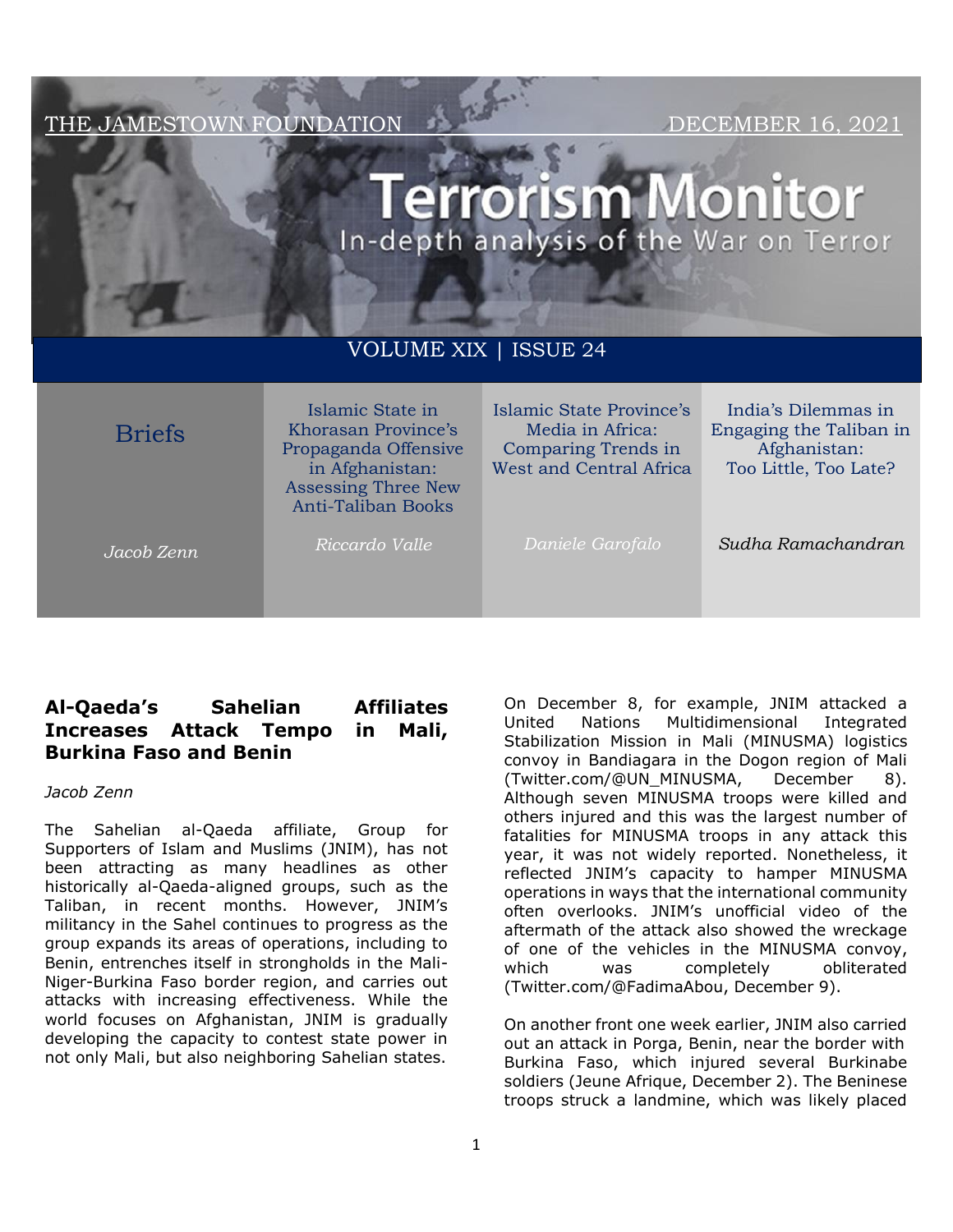by JNIM because it has operated in the vicinity of the Burkina Faso and Beninese border and carried out an attack in Benin's neighbor, Togo, from Burkina Faso in November (Terrorism Monitor, November 19). While the attack on MINUSMA demonstrated JNIM's entrenchment in Mali, this attack in Benin indicated JNIM expansion.

If these attacks in Mali and Benin did not indicate JNIM entrenchment and expansion enough, a video from JNIM's Serma, Mali-based brigade revealed the group's strength. Released on December 7 by the group's al-Nafeer media agency, it showed seven sport-utility vehicles and a dozen motorcycles all carrying armed and uniformed militants with Islamic flags in the desert (Twitter.com/@ocisse691, December 9). While this video may have been for propaganda purposes, the apparent lack of concern about Malian air strikes highlights the ability of JNIM to freely maneuver throughout the Sahel region.

The Malian government, meanwhile, appears to be considering negotiations as a means to respond to JNIM's continued attacks (crisisgroup.org, December 10). In particular, the hope is that Mali's highest Islamic authorities will have the respect and trust from JNIM leaders, and they can come to some form of ceasefire agreement. It would, however, betray reality to expect JNIM to surrender and abandon the fight unless serious concessions were granted to JNIM, such as autonomous Islamic rule over at least some portion of northern Mali and the Malian border regions.

At present, such concessions are unlikely to be granted by the Malian government. JNIM may, therefore, have a long-term strategy of mixing negotiations with insurgency until, at some point, international forces, and especially France, withdraw troops from the Sahel and accept, or even encourage, the Malian government to make concessions to JNIM to reduce its attacks. JNIM would then acquire rule over territories under its control similar to the way that the Taliban has done in Afghanistan. Despite this possibility, a full collapse of the Malian government along the lines of the outcome of the Afghan government is unlikely, and it does not seem that JNIM will have a chance of ruling all of Mali in the foreseeable future.

*Jacob Zenn is the Editor of Terrorism Monitor.*

# **Disrupted Jihadist Plots in France and Germany Reflect New and Old Terrorism Trendlines**

#### *Jacob Zenn*

Although Islamic State (IS)-inspired attacks have decreased in Europe over the past few years, lone actors continue to search for ways to carry out attacks (Terrorism Monitor, October 21). Two attempted, but foiled, attacks reveal the enduring threat of jihadism in Europe. One attack involved two 23-year-old men outside of Paris, who pledged loyalty to IS and sought to conduct a mass-stabbing of "disbelievers" during Christmas in Paris (Le Figaro, December 8).

Both would-be attackers had also stockpiled IS propaganda videos in their residences, although one of the suspects claimed he never intended to conduct the attack (Daily Mail, December 8). According to French police, this was the fourth such jihadist plot broken up in 2021. Three other jihadist plots in 2021, however, were not disrupted in France, including two stabbings of female police officers in April and May (France 24, May 28).

One trendline of the attacks in France is they involved knives, rather guns or explosives, as seen in other successful jihadist attacks in Europe in 2021 and in the infamous IS Paris massacre in 2016 (Deutsche Welle, November 2). However, another attack broken up in Hamburg, Germany in December involved a German-Moroccan who attempted to purchase a hand grenade and gun online and had jihadist propaganda materials in his home (Bild, December 10). Had this this attack occurred, it would have defied the trend of predominantly knife or "garage extremist" attacks, the latter involving "dirty bombs," but often failing to detonate or being disrupted by security forces (Terrorism Monitor, November 19).

Most notable about the Hamburg plot was that the would-be attacker's cousin's house was also searched and revealed substances used to make explosives, including several hundred metal nuts and screws (Times of Israel, December 10). In addition, the would-be attacker's father had been a preacher at the Hamburg al-Quds Mosque where several of the 9/11 plotters had originally met. Thus, this attacker came from a "jihadi family" and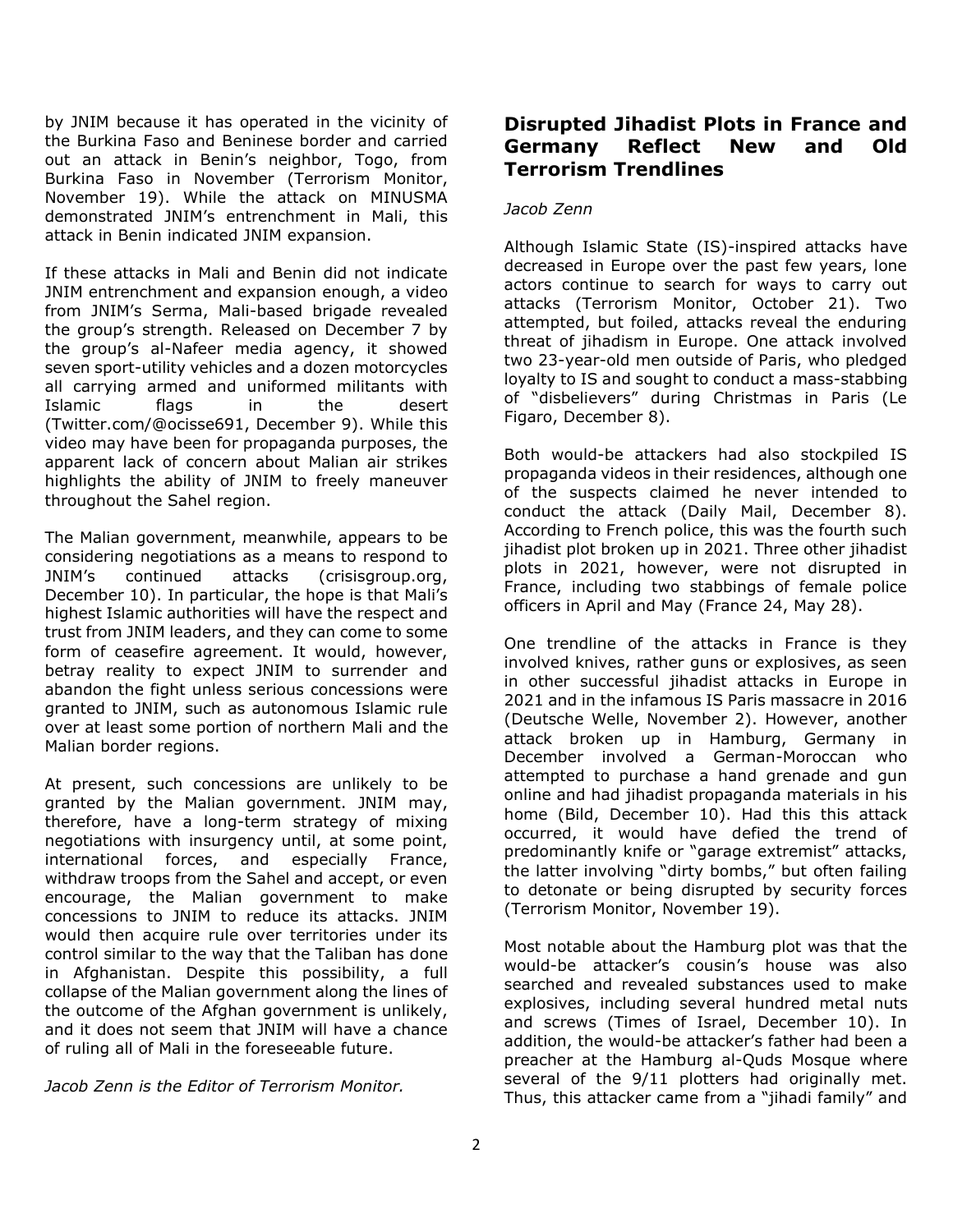was a member of its second generation, as children of IS supporters and foreign fighter returnees will eventually become in one generation into the future.

Germany itself has fared better than France in 2021 in counter-terrorism, having only one seemingly successful plot suffered this year. This was a stabbing by a Syrian with jihadist motives that occurred on a train one month before the Hamburg plot and injured several passengers near Nuremburg (Deutsche Welle, November 6). This attack, in contrast to the one in Hamburg, demonstrated the trendline in Europe of attackers using knives and, therefore, not being "successful" in causing serious levels of fatalities.

*Jacob Zenn is the Editor of Terrorism Monitor.*

# **Islamic State in Khorasan Province's Propaganda Offensive in Afghanistan: Assessing Three New Anti-Taliban Books**

#### *Riccardo Valle*

Since the Taliban captured Kabul and installed its new government of Afghanistan in August, Islamic State in Khorasan Province (ISKP) has been carrying out numerous attacks. ISKP has targeted both the Taliban and vulnerable minorities, such as Shias (Terrorism Monitor, November 19). One of the most recent and deadliest ISKP attacks was carried out at the Daud Khan hospital in Kabul on November 2 by five inghimasi ("fighting until death") fighters, who also killed prominent Taliban commander, Qari Hamdullah Mukhlis (Twitter.com/Valle\_Riccardo, November 2). Another was the bombing of two buses, which were carrying Shia civilians in the Shia district of Dasht-e-Barchi and Kabul's third district (Twitter.com/AfghanAnalyst, November 17).

Despite the growing pressure on ISKP from Taliban operations against its members, the Taliban's historical stronghold of Kandahar has not been spared. On October 15, for example, ISKP conducted another devastating attack, which targeted a Shia Mosque in the city (TOLOnews, October 15). ISKP has demonstrated the capacity to

survive and take advantage of weaknesses of the Taliban government, namely its difficulty in providing security to Afghan society.

### **ISKP's Propaganda Ecosystem**

Along with its military operations, ISKP continues to boost its political and religious propaganda, which remains a fundamental method for the group to assert its presence among its militants and potential new recruits and to deride the Taliban. Several ISKP-affiliated local media organizations have flooded Telegram and Facebook over the past few years, including:

Al-Millat Media (which used to publish booklets and statements from ISKP's central leadership, including its current emir, Dr. Shahab al-Muhajir, and spokesman, Sultan Aziz Ezzam):

- Tor Bairaghona;
- Khalid Media (which published several ISKP videos);
- Haqeqat News; and
- Akhbar Wilayah Khurasan (ExTrac, August 2021).

In addition to semi-official media organizations, there are a plethora of supporters' channels and accounts that share ISKP propaganda from small writings to entire books, videos, and audios. Some of the propaganda is also translated into languages other than Pashto and Dari, such as English (Twitter.com/Ab.Sayed, November 10).

Two of the most important ISKP media institutions are, however, Khurasan Ghag Radio and al-Azaim Foundation. While the former recorded several discussions and interviews after it resumed its publications in January and now accounts for around 190 episodes, the latter mainly publishes books related to religious subjects, such as sharia lessons, aqeedah (creed), manhaj (methodology), and political matters (Twitter.com/SaleemMehsud, February 22). However, on November 6, al-Azaim Foundation also published its first propaganda video against the Taliban that featured some of the main criticisms typical of ISKP's anti-Taliban rhetoric (Twitter.com/Valle\_Riccardo, November 7). These criticisms were previously summarized by ISKP writer, Sheikh Abu Saad al-Khurasani, in August in its 840-page long magnum opus (Twitter.com/Valle\_Riccardo, August 18).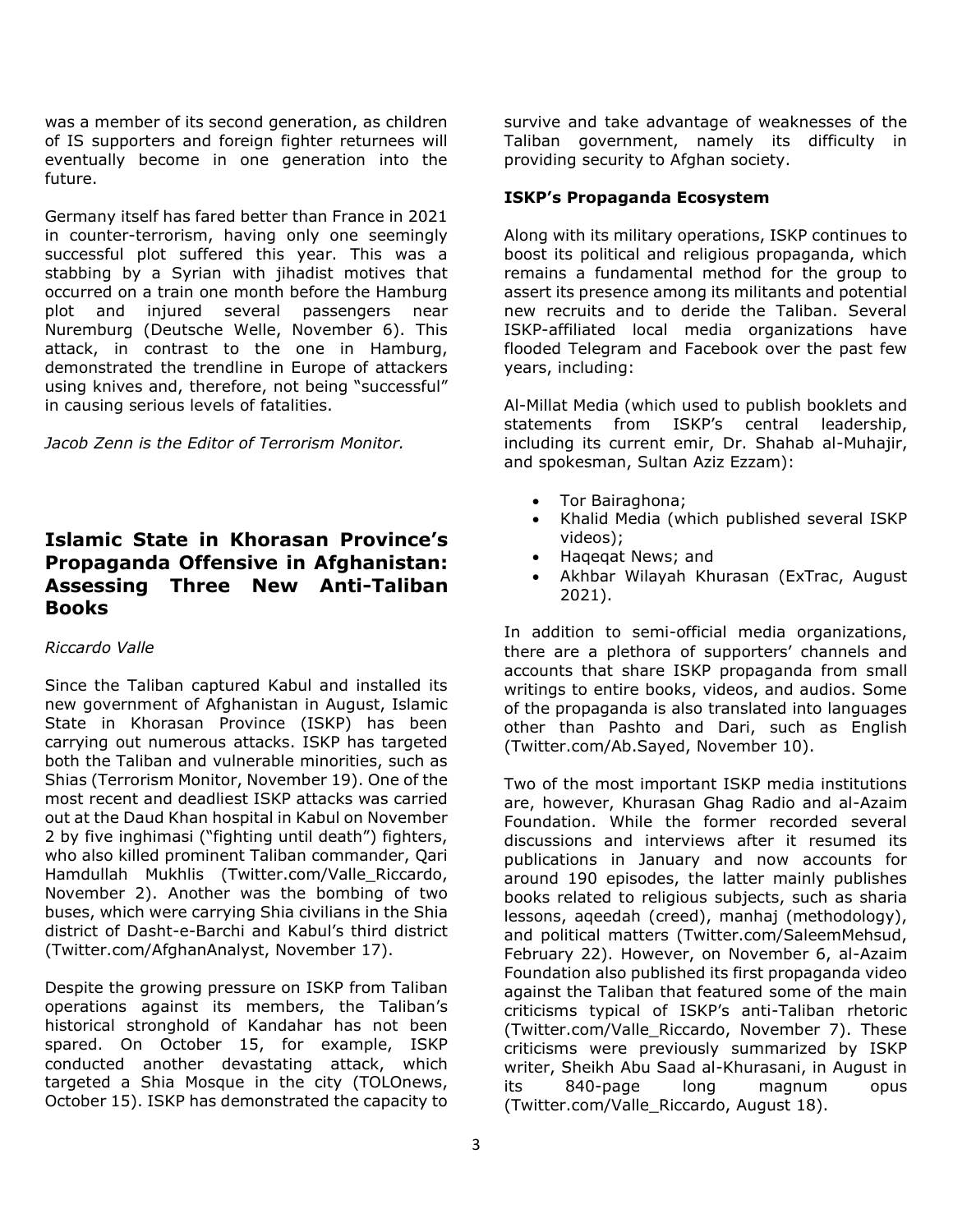#### **Al-Azaim Foundation's Three New Books**

Al-Azaim Foundation released three small new books in mid-November. None of the three books is as elaborate and detailed as other publications from al-Azaim Foundation in the recent past or as important as those written by Dr. Shahab al-Muhajir or Sultan Aziz Ezzam. However, all three books address topics that are key to understand the ideology of ISKP.

The first book is a 49-page long publication in Dari titled "Recitation of the Surah al-Fatihah during the prayer." It presents a study about if and when it is obligatory upon the imam and those praying behind him or alone to recite Surah al-Fatihah, which is the first verse of the Koran. Apart from concluding that the Shafi'i school of Islamic jurisprudence is the one closest to the teachings of the Prophet and his Companions, the majority of the pages are dedicated to refuting the positions of Deobandi Hanafis like the Taliban. The Deobandi Hanafis are largely criticized for their incorrect interpretation and application of verses of the Koran, including the recitation of Surah al-Fatihah, while deliberately ignoring other hadiths (records of the traditions or sayings of the Prophet Muhammad). The book ends by calling on Deobandi Hanafis to correct their way of praying or else their prayers will be null and void.

The book specifically addresses Deobandi Hanafis as "Hanafi supremacists" who do not correctly follow the teachings of their own Imam Abu Hanifa, as Abu Saad al-Khurasani already stated in his 840-page long book. ISKP efforts in the literary field are also a harbinger of the potential for exacerbating conflicts between Salafis and Deobandi Hanafis in Afghanistan. These conflicts have also been fueled by the recent wave of extrajudicial killings by the Taliban, which targeted Salafis (Terrorism Monitor, September 24; Twitter.com/Valle\_Riccardo, September 30).

The second 35-page long booklet by al-Azaim Foundation is written by Abu Saad al-Khurasani in Pashto and is titled "O Propagandist Brother! Do You Know the Value of Your Jihad?" The intended audience is anyone who disseminates ISKP's propaganda, who are described as even "more dangerous than the mujahid's gun." Abu Saad al-Khurasani particularly praises the efforts of "the fighters against falsehood," who share writings, videos, and statements to counter the negative

propaganda spread by the "apostates, Jews, Christians, and secularists and atheists." It should be noted that ISKP, including Sultan Aziz Ezzam and other members from al-Millat Media, has a history of propaganda against journalists and media, which ISKP accuses of serving the interests of the now defunct U.S.-backed Afghan government and currently the Taliban (Terrorism Monitor, September 7). Abu Saad al-Khurasani also mentions the important task of the "mujahideen of the tongue" is their work to convince others to join ISKP through da'wah (preaching) activities. An invitation letter published in October from al-Azaim Foundation, for instance, openly called on young madrassa students to join Islamic State (IS) to fight the Taliban both in armed jihad and through intellect, as the Taliban are guilty of adopting the system of democracy and secularism.

The third book by al-Azaim Foundation is titled "The Truth of the Taliban Movement" and is 46-pages long and written in Dari. It features a series of harsh accusations against the Taliban typical of ISKP, including describing the Taliban not only as a joint creation of the CIA and Pakistani Inter-Service Intelligence (ISI), but also as a movement whose aim is to remove Islam from Afghanistan by killing religious scholars and replacing Islam with Western ideologies. The Taliban is accused of being the real khawarij (infidels outside the fold of Islam), who have repeatedly violated Islamic rulings, including the call for monotheism by embracing polytheistic rituals. This is an accusation frequently exploited by ISKP in its propaganda that argues that Taliban members are Sufis and was elaborated in a statement published in May by Akhbar Wilayah Khurasan after ISKP bombed Mufti Numan's Mosque in Kabul because his followers are Sufis (Tolo News, May 14). Another topic covered in this book is the Taliban's relations with other countries, specifically with China, which has been frequently featured in ISKP's propaganda because of China's mistreatment of Uyghurs. Thus, the Taliban is seen as condoning Chinese oppression in Xinjiang (Eurasianet, November 4).

Some pages of the third book are also dedicated to ISKP's criticism of the Taliban's promoting the Hanafi school of Islamic jurisprudence. ISKP accuses the Taliban of imposing an exclusively Hanafi state in Afghanistan instead of following the Koran as it was originally revealed and argues that it is against Islam to adhere to one school of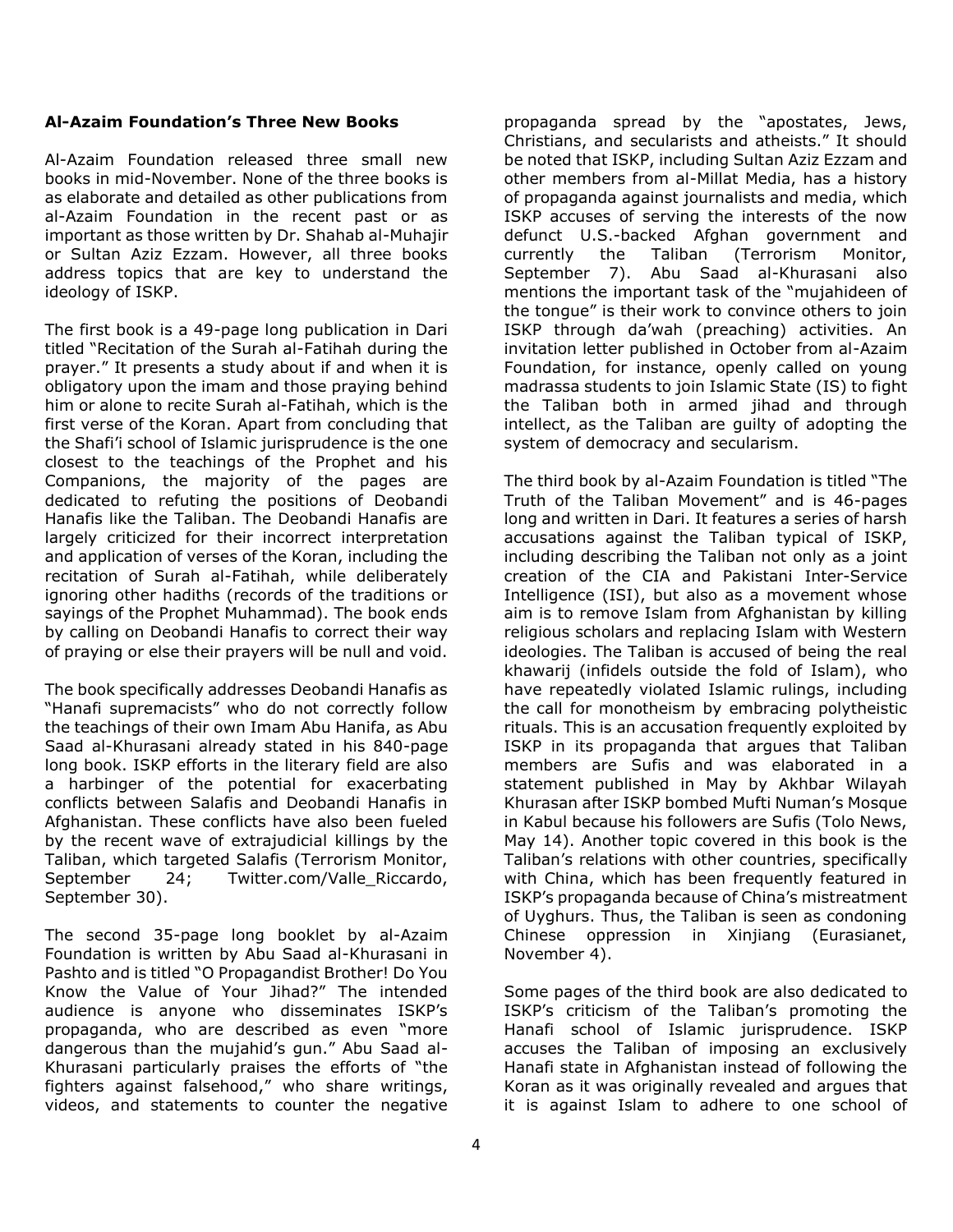jurisprudence because there is no religious obligation to follow any particular school. Moreover, ISKP frames its reasoning by adding that choosing a particular madhhab (school of Islamic jurisprudence) is also part of a global colonial effort aimed at fragmenting the Islamic ummah (community) into several weak emirates, which, once separated from the Caliphate, will eventually accept democracy, such as in North Africa, Baluchistan, and Bahawalpur [Punjab Province, Pakistan].

According to ISKP, the building of a Hanafi Emirate in Afghanistan is the first step to democracy. ISKP argues the Taliban has built an inclusive government to appease Western countries at the same time as the Taliban prepares a new secular, democratic, and mono-ethnic government. The book ends by praising IS for following solely the Koran and Sunnah (traditional social and legal custom and practice of the Islamic community) and rejecting a one-madhhab approach, Islamic deviations, and "Western atheistic philosophies."

#### **Conclusion**

ISKP has developed propaganda that complements its military operations. The three books are a fragment of the body of literature the group has produced over the years to delegitimize enemies, whether they are the defunct Afghan government or the Taliban's new one. ISKP now watches carefully every concession made by the Taliban in various fields from education to international relations to dealing with religious minorities and capitalizes on these concessions by expanding the list of criticisms against the Taliban. This will potentially boost ISKP's propaganda in the near future, as ISKP has demonstrated an ability to quickly adapt its own rhetoric to the changing situation in Afghanistan.

*Riccardo Valle is a terrorism expert at the University of Trieste.*

# **Islamic State Province's Media in Africa: Comparing Trends in West and Central Africa**

# *Daniele Garofalo*

In analyzing the media of the Islamic State (IS), it is possible to observe numerous trends and compare "provinces" by observing photographs and videos, including choice of clothing, equipment, or weapons. A region of IS media expansion in recent years is Africa, with several officially recognized and active provinces producing different types of propaganda , including both formal and informal material of varying quality. In this article, the media of the two most active African provinces will be analyzed: Islamic State in West Africa Province's (ISWAP) Nigerian (often wrongly called "Boko Haram") and Sahelian ("Islamic State in Greater Sahara") branches, and Islamic State in Central African Province's (ISCAP) Congolese and Mozambican branches. [1]

#### **Islamic State Greater Sahara (ISGS)'s Mostly Unofficial Media Productions**

Since spring 2019, ISGS has been an official part of IS, including its centralized media apparatus. However, ISGS remains operationally independent primarily throughout the Sahelian region of Liptako-Gourma between Mali, Niger and Burkina Faso. ISGS has also continued to rely on its rudimentary media infrastructure, often releasing unofficial photographs and videos. These self-produced media materials are released in colloquial languages to local audiences, very often with low quality images and audio disseminated via closed WhatsApp and Telegram groups [\(GNET,](https://gnet-research.org/2020/10/27/digital-dunes-and-shrublands-a-comparative-introduction-to-the-sahelian-jihadi-propaganda-ecosystem/) October 27, 2020).

Formal incorporation into IS nevertheless strengthened ISGS media in quantity and quality, but did not end unofficial productions. In May 2020, the first official ISGS video (under the name "ISWAP") was released in high quality and titled "Then It Will Be for Them A [Source Of] Regret" [\(Jihadology,](https://jihadology.net/2020/01/10/new-video-message-from-the-islamic-state-then-it-will-be-for-them-a-source-of-regret-wilayat-gharb-ifriqiyyah/) January 10, 2020). In the following period, numerous official media materials, mainly photographs, followed, especially between January and June 2021, and focused on major operations or Eid festivities. ISGS militants could be seen using, among others, AKM(S) Type 56, AK-103, GPMG model PK/Type 80 rifles (some customized with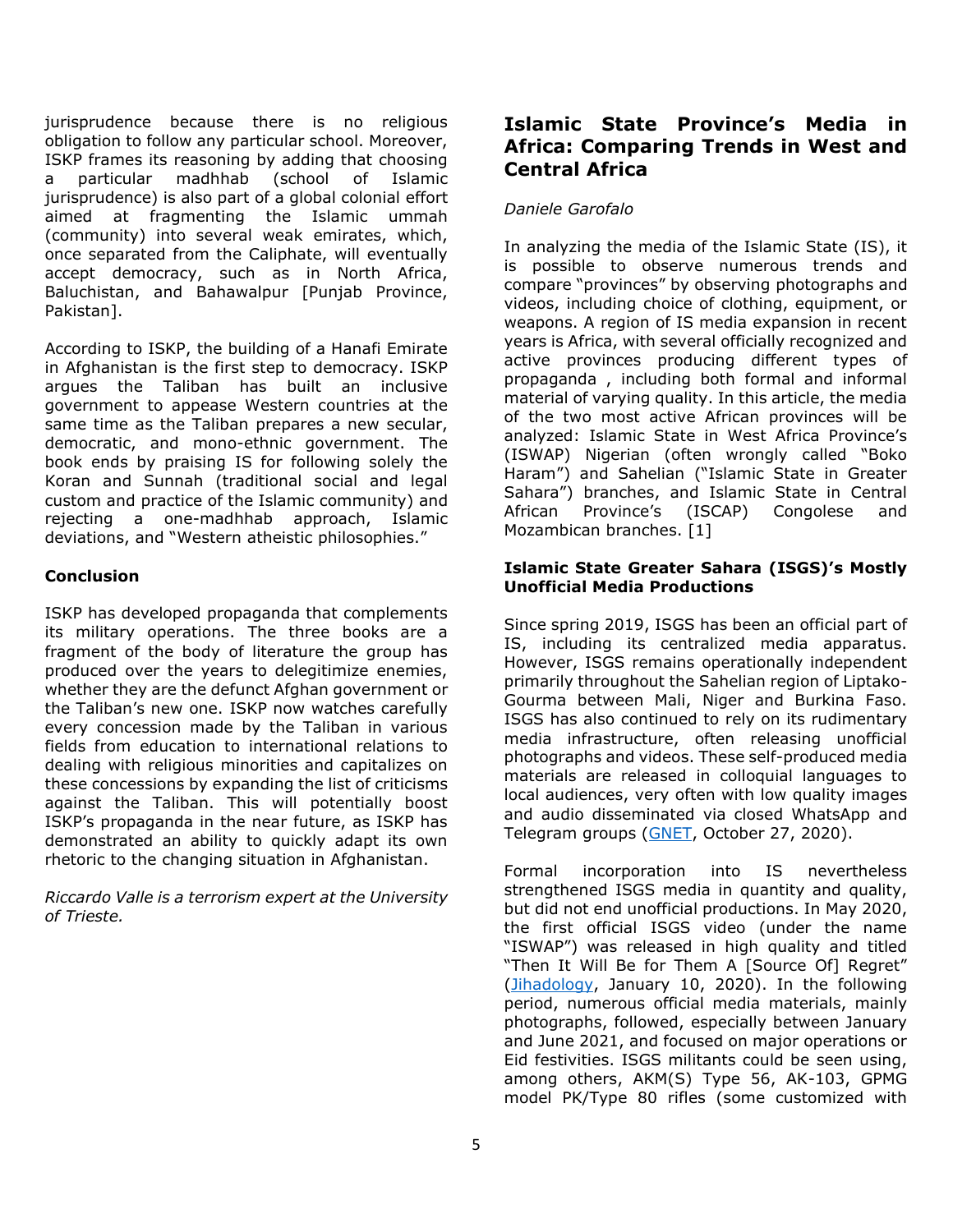sights or an AN/PEQ-15 IR laser weapon aiming system), and RPG-7/T69. Even in the unofficial photographs and videos, the same weapons mentioned above can be found. Most of the weapons are recovered from assaults on or seizures of Malian, Niger and Burkinabè security forces. The images reveal how ISGS militants are well supplied and prepared for the use of these weapons.

As far as clothing is concerned, in almost all photographs and videos, ISGS militants wore headgear (tagelmust), sunglasses, and long cotton shirts of different colors , while some also used camouflage waistcoats or jackets (most of them brown or green) with military fatigues or trekking boots. There was also a large presence of militants in unofficial videos wearing typical local sandals made of leather and reinforced with rubber derived from tires. Again, military clothing is seized and recovered from attacks on security forces, although, unlike ISWAP, ISGS militants tend to wear more "local" and less military clothing.

#### **Islamic State in West Africa Province (ISWAP)'s Media and Militant Professionalization**

ISWAP's media is mainly about local operations, particularly against the Nigerian army and, in recent months, against ISWAP's rivals in Boko Haram. ISWAP is among the most active provinces in IS media, with the release of official material, photographs, and claims almost daily. It also has the most frequent releases of videos, including both short claim and long, high-quality propaganda videos, with three long videos released in 2021. [2]

In ISWAP's photographs and videos, different types of weapons can be seen, which were mostly stolen from the Nigerian and Chadian armies, including AKM/AKMS rifles (often customized and Type 56), AK-74 rifles, IWI Tavor TAR-21 and Daewoo K2 assault rifles, RPG-7 and Bulgarian RHEAT-7MA2 rocket-propelled grenades (RPGs), M60 and HK21 machine guns, 60 mm mortars with PG-7V projectiles, Zastava M21 rifles, Norinco grenade launchers, Dshk and W85 heavy machine guns mounted on trucks or pickups, 23 double-barreled anti-aircraft guns, and 122 mm 9M22U rockets.

Attacks on security forces, meanwhile, are conducted by ISWAP fighters on foot, on motorcycles, in reinforced and armed pickup trucks, and even in armoured vehicles for vehicle-borne improvised explosive devices (VBIED) and suicide vehicle-borne improvised explosive devices (SVBIED). Recent videos and photographs from ISWAP, therefore, reveal an increasingly wellequipped force, demonstrating that ISWAP is not a group of thugs, peasants or militants with no experience in weapons and warfare, but instead an organization with skilled and battle-hardened militants who are not easy to defeat.

As far as the clothing worn by ISWAP fighters is concerned, compared to ISGS, there is a greater uniformity and propensity for purely military clothing. The majority of ISWAP fighters wear military uniforms, or at least trousers and camouflage shirts (brown, sand-coloured, or green), military fatigues (even though there are some photographs of militants wearing sandals), tactical military waistcoats, military bullet-proof vests, multi-purpose military camouflage balaclavas, ballistic goggles or military ventilated masks, and in some cases, the seemingly highestranking commanders wear helmets with hearing protection.

#### **Islamic State Central Africa (ISCAP) Branches' Similar Media Profiles**

The operations of the Mozambican branch of ISCAP is concentrated in the northern province of Cabo Delgado, and recently in the province of Niassa, while the Congolese branch mostly operates in Ituri, North Kivu, and most recently, in Kampala, Uganda [\(Terrorism Monitor,](https://jamestown.org/wp-content/uploads/2021/10/TM-October-21-2021-Issue.pdf?x47723) October 21). Most of the propaganda of the two ISCAP branches consists of written claims of attacks and photographs, but no lengthy official videos. IS released a 1:13-minute low-quality, raw footage on March 29, 2020 via its Amaq News agency of an attack in Palma, Mozambique, stating "Islamic State militants take control of the city of Palma in Cabo Delgado following a major raid carried out last Wednesday [March 24, 2020]" ([BBC Monitoring,](https://monitoring.bbc.co.uk/product/c202gvpt) March 30, 2020). This was followed by two more short videos in the following months.

In all the photographs and short videos from both branches of ISCAP, the militants appear with various weapons and equipment, including Zastava M84 rifles, AKM (S) Type 56, RPG-7, 60 mm mortars, 40 mm grenades, AK-S 47 type 80, and many motorcycles. In terms of clothing, like ISGS,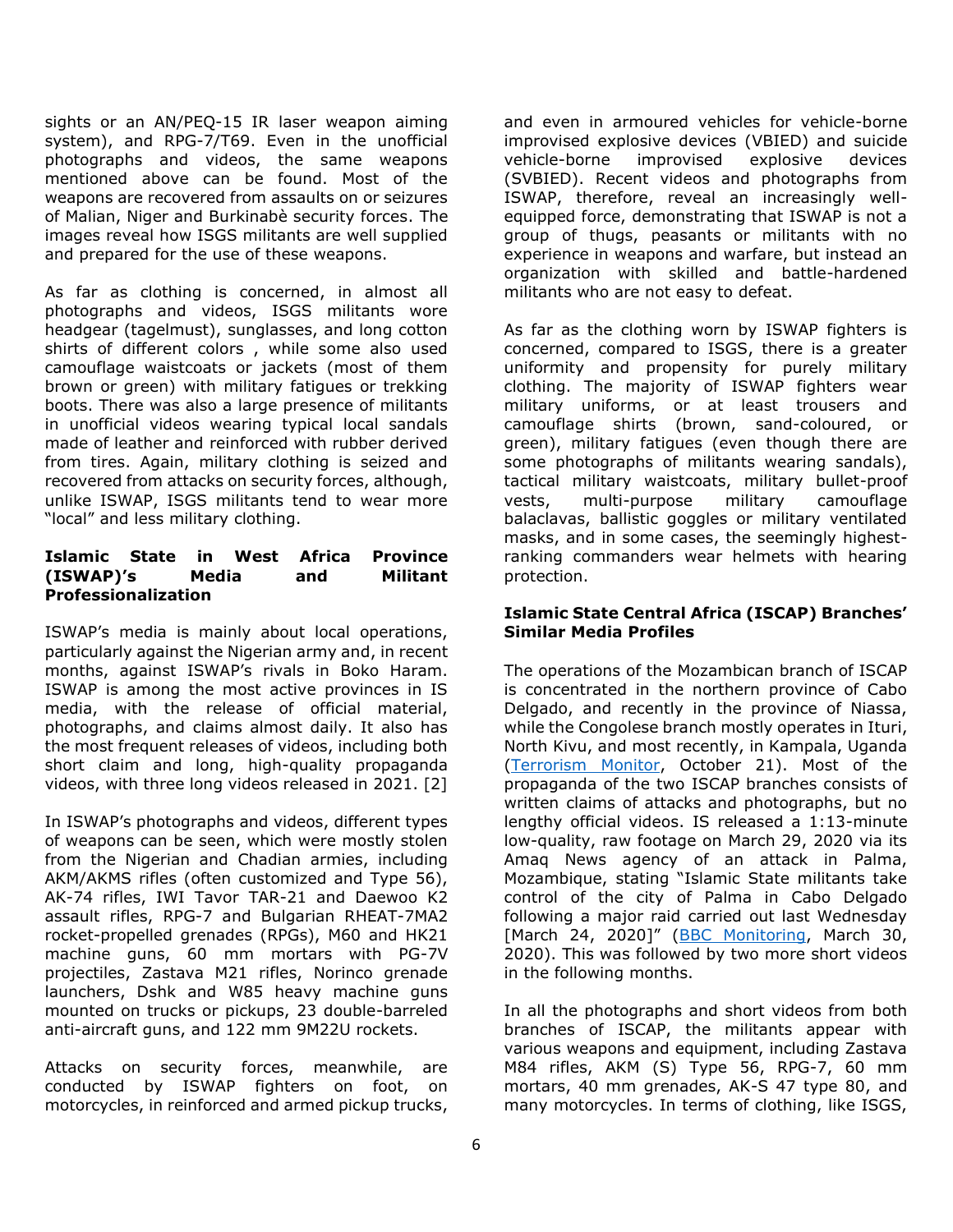there is little presence of military clothing. Rather, there is civilian clothing, including trousers, t-shirts, long shirts, sweatshirts, and hats often with the addition of camouflage waistcoats that are green in color. In the previously mentioned video, many militants also wore red headbands, which may denote elite units during key battles [\(bbc.com,](https://www.bbc.com/news/world-africa-56597861) March 31).

In numerous photographs, militants wear black camouflage balaclavas and, in particular for ISCAP, a large number of militants wear black, including civilian clothes such as trousers and shirts, and black and grey camouflage. Another interesting detail is the presence of backpacks (in place of tactical waistcoats), especially in all the photographs of the Congolese branch, unlike the Mozambique branch's fighters who mainly wear military camouflage. Also notable is the presence of rubber boots of various colours (yellow, green, blue, etc.). These are practical for use in wet valleys and slippery slopes frequently found in areas where ISCAP's Congolese branch operations.

#### **Conclusion**

For IS, the use of the media is inseparable from operational and military strategy. It is useful for building sympathy or instilling fear and dread in IS enemies, yet it can only reflect part of IS provinces' strength. They often show their best weapons and attire, but it is still propaganda. Nevertheless, it is necessary to analyze these videos and photographs to understand that IS provinces in Africa are not poorly armed or unprepared, but groups that are trained and able to move and strike in the territories in which they operate.

*Daniele Garofalo is a researcher and analyst of jihadist terrorism. He is also involved in the study, research and analysis of jihadist organizations' propaganda by monitoring jihadist media channels on the web, social networks and messaging apps. He is on Twitter at the address: @G88Daniele.*

#### **Notes**

- 1. The analysis was conducted directly by the author on photographs and videos through monitoring. For details related to the weapons used, the author was supported by a fellow analyst and expert in the field: War Noir [\(https://twitter.com/war\\_noir?s=20](https://twitter.com/war_noir?s=20)).
- 2. The latest video in 2021 was the fifth in the series "Makers of Epic Battles." Two other videos had already been published this year [\(MilitantWire,](https://www.militantwire.com/p/islamic-state-propaganda-and-operations) November 15). They are also at iihadology and unmaskingbokoharam.com: [https://jihadology.net/category/the](https://jihadology.net/category/the-islamic-state/wilayat-gharb-ifriqiyyah/)[islamic-state/wilayat-gharb-ifriqiyyah/](https://jihadology.net/category/the-islamic-state/wilayat-gharb-ifriqiyyah/) and [https://unmaskingbokoharam.com/archived](https://unmaskingbokoharam.com/archived-sources-2/) [-sources-2/.](https://unmaskingbokoharam.com/archived-sources-2/)

# **India's Dilemmas in Engaging the Taliban in Afghanistan: Too Little, Too Late?**

#### *Sudha Ramachandran*

On November 10, India hosted the Third Regional Security Dialogue on Afghanistan, which saw the participation of National Security Advisers from India, Iran, Russia and three Central Asian states. Given the long-running India-Pakistan battle for influence in Afghanistan and ongoing Sino-Indian border tensions, Pakistan and its main backer, China, did not attend the event [\(India Today,](https://www.indiatoday.in/india/story/pakistan-china-to-skip-nsa-level-meet-afghanistan-hosted-india-1874514-2021-11-09) November 9). Although India does not have a diplomatic presence on the ground in Afghanistan, its hosting of the dialogue signaled that it still has political, economic and strategic interests in Afghanistan, and remains concerned regarding developments there.

Over the past two decades, India had a warm relationship with successive governments in Afghanistan. It wielded significant influence in Kabul and was playing an important role in Afghanistan's capacity building, economic development, and reconstruction. This, in turn, strengthened India's ambitions of trading with Central Asian countries through Iran and Afghanistan. With the Taliban's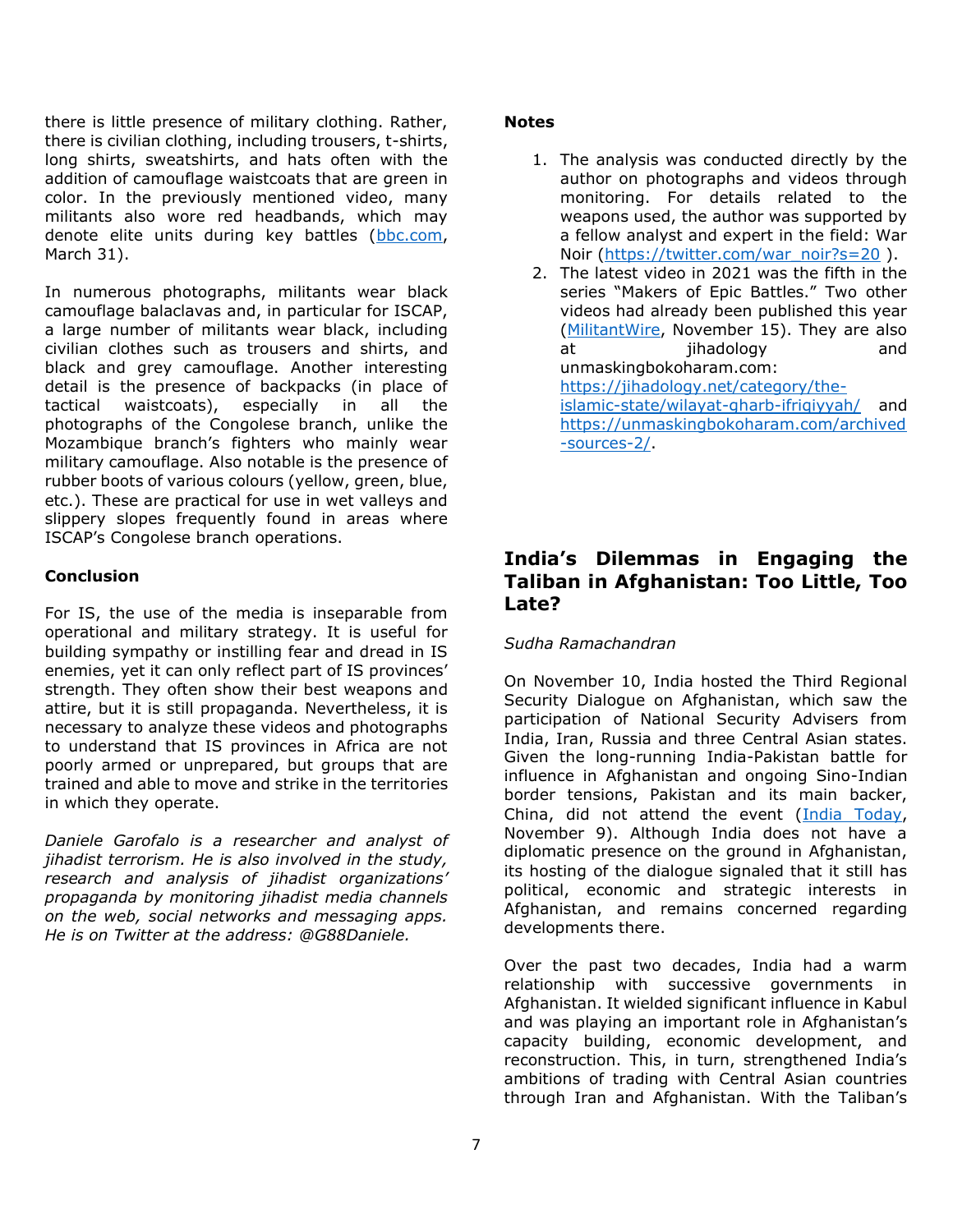capture of power in Kabul, India's influence has shrunk significantly as India's relationship with new Taliban rulers has not only been hostile, but lacking the development of any channels of communication. Moreover, the rise of the Taliban to power resulted in an increase in Pakistan's influence in Afghanistan.

The dramatic change in the strategic scenario in the region following the Taliban's capture of Afghanistan has left India grappling with multiple dilemmas. In the past, India struggled with the decision about whether or not to open channels of communication with the Taliban. That quandary, however, appears to be somewhat resolved as it is now engaging with officials of the Islamic Emirate. Yet, difficult questions persist.

#### **Afghanistan's Importance to India**

Afghanistan's geographic location as a landlocked country sharing borders with India's arch-rivals Pakistan and China, as well as Iran and three Central Asian countries, underlies its strategic significance for India. A stable and friendly Afghanistan is necessary for India's trading purposes and to be able to access markets and gas fields in landlocked Central Asia. Besides these factors, anti-Indian terrorist groups, such as Jaishe-Mohammed, Harkat-ul Ansar, and Lashkar-e-Taiba, which are active in India's state of Jammu and Kashmir, have also fought in Afghanistan and established bases there [\(The Hindu,](https://www.thehindu.com/news/national/taliban-gains-complicate-indias-options/article35898057.ece) August 13 and [Hindustan Times,](https://www.hindustantimes.com/analysis/will-taliban-act-against-al-qaeda-s-kashmir-agenda-101630557019438.html) September 2). India has accordingly worked toward supporting a friendly Afghanistan in the hope that it will not host such terrorist groups.

Historically, India and Afghanistan have also shared close cultural and political ties. Until the Taliban came to power in 1996, India dealt with all Afghan governments irrespective of their ideology or relationship with Pakistan. The policy of working with whoever ruled Kabul ended, however, when the Taliban came to power in September 1996 [\(The](https://www.thehindu.com/opinion/lead/manmohan-singh-resets-afghan-policy/article2021653.ece)  [Hindu,](https://www.thehindu.com/opinion/lead/manmohan-singh-resets-afghan-policy/article2021653.ece) May 15, 2011).

The Taliban's abysmal human rights record, the fact that most countries had not recognized the Taliban regime, and its close relations with Pakistan and anti-India terrorists, including most importantly its role in facilitating the landing in Afghanistan of the hijacked Indian Airlines aircraft flying between Kathmandu and New Delhi in 1999, were the main

factors behind New Delhi's hostility toward the first Taliban regime. India shut down its embassy in Kabul and did not extend the regime recognition.

Further, within days of the Taliban's capture of power in Afghanistan in 1996, India was in touch with Northern Alliance leader Ahmed Shah Massoud, who was leading the resistance to the Taliban regime. India then started collaborating with Iran and Russia to provide military, medical and other support to the Northern Alliance [\(The Hindu,](https://www.thehindu.com/news/national/how-india-secretly-armed-ahmad-shah-massouds-northern-alliance/article29310513.ece) September 1, 2019). Such support also paved the way for India's close ties with Northern Alliance leaders, who held top posts in Afghanistan's post-Taliban governments following the U.S. invasion of Afghanistan in October 2001.

#### **Support to Post-Taliban Governments in Kabul**

After the Taliban regime's ouster in November 2001, India went back to supporting governments in Kabul. Indeed, in the two decades that followed, the Hamid Karzai and Ashraf Ghani governments received unprecedented Indian support. New Delhi invested around \$3 billion in infrastructure, including over 400 projects across all provinces in the country [\(India Today,](https://www.indiatoday.in/business/story/decoding-india-investments-in-afghanistan-return-of-taliban-impact-1841897-2021-08-17) August 17). India did not send troops to fight the Taliban and al-Qaeda like other countries did, but helped strengthen Afghan democratic processes and institutions, engaged in training teachers and civilian and military officials, and built the capacity of Afghan youth through education [\(Centre for Policy Research,](https://www.cprindia.org/research/reports/indian-development-cooperation-afghanistan-and-afghan-india-friendship-dam) June 16, 2016). These initiatives were aimed at strengthening the Afghan state and society vis-àvis the Taliban.

If during the first Taliban regime, India's ties were restricted to Afghan's ethnic minorities such as the Uzbeks and Tajiks, in the 2002-2021 period, India reached out to the Pashtuns as well. Importantly, India worked not just with the Afghan government, but with opposition politicians and political parties as well as with civil society organizations. Indian analysts nevertheless consistently called on the government to open channels of communication with the Taliban [\(The Hindu,](https://www.thehindu.com/opinion/lead/manmohan-singh-resets-afghan-policy/article2021653.ece) May 15, 2011; [Institute of Peace and Conflict Studies,](http://www.ipcs.org/comm_select.php?articleNo=3590) March 22, 2012; [Carnegie India,](https://carnegieindia.org/2020/06/02/dealing-with-taliban-india-s-strategy-in-afghanistan-after-u.s.-withdrawal-pub-81951) June 2, 2020). Such calls gathered momentum when it became increasingly evident that the Taliban could not be defeated on the battlefield and successive U.S presidents were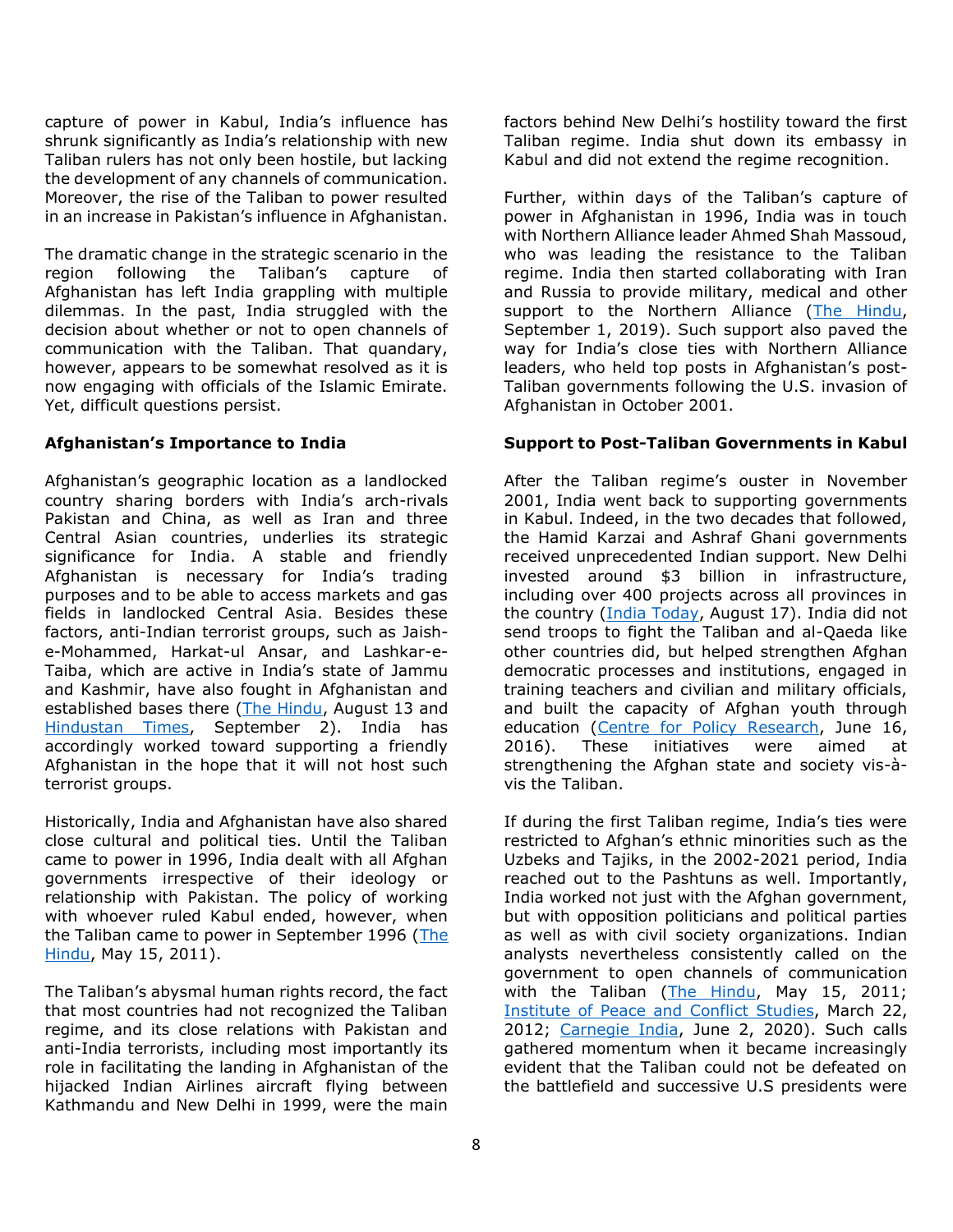announcing decisions to downsize the U.S. troop presence and speed up their exit from Afghanistan. Prospects for the Taliban returning to power, whether on its own or as part of power-sharing arrangements, were mounting by 2018 (The [Diplomat,](https://thediplomat.com/2018/10/indias-policy-thinking-about-its-security-objectives-in-afghanistan-need-reimagination/) October 23, 2018). While Pakistan's ties with the Taliban remained strong and Islamabad was playing a prominent role in negotiating to end the conflict as well, India was left out of peace efforts [\(Times of India,](https://timesofindia.indiatimes.com/world/pakistan/pakistan-to-join-us-russia-and-china-to-craft-prace-pact-with-taliban/articleshow/70219048.cms) July 15, 2019). In 2018, all the major actors in Afghanistan had opened direct channels of communication with the Taliban, including Iran and Russia, which were India's allies in opposing the Taliban regime in the 1996-2001 period [\(Tolo News,](https://tolonews.com/afghanistan/afghan-peace-discussed%C2%A0%C2%A0moscow-summit) November 8, 2018; [Al Monitor,](https://www.al-monitor.com/originals/2019/01/iran-afghanistan-taliban-outreach-uae-saudi-pakistan-trump.html) January 8, 2019).

Throughout the 2010s, but particularly after 2014, India struggled with the dilemma whether or not to engage the Taliban. It hesitated because it went against India's principles as a democracy. Further, India feared that outreach to the Taliban would prompt Ashraf Ghani to turn to China for support [\(The Hindu,](https://www.thehindu.com/opinion/lead/india-must-directly-engage-with-taliban-20/article35454736.ece) July 22). New Delhi was also apprehensive that the enormous goodwill it had earned among the Afghan people would be undermined by interacting with the Taliban.

#### **Too Little, Too Late**

In late 2018, India participated in a meeting hosted by Russia in Moscow that included representatives of the Afghan High Peace Council, the Taliban, and twelve countries. For the first time ever, India was at the same table as the Taliban. India's participation, however, was still in an unofficial capacity involving two retired officials who participated as observers at the meeting (The [Hindu,](https://www.thehindu.com/news/national/taliban-talks-in-moscow-india-to-attend-at-non-official-level/article25445933.ece) November 8, 2018).

Although India stepped up efforts to open channels with the Taliban, it proved too little, too late, as a new challenge emerged regarding who India could reach out to within the Taliban. Those in the Taliban who mattered were part of the Rahbari Shura, the Taliban's decision-making body based in Quetta, Pakistan, who were not just close to Pakistan but dependent on the country where they lived. Dealing with such Taliban officials was considered to be of little use to India. [1]

Indian officials, meanwhile, began exploring engagement with Taliban leaders based in Qatar,

where the Taliban's political office was located. They were seen to be less susceptible to Pakistani pressure than Taliban leaders based in Pakistan. Indian officials signaled a willingness to talk to "Taliban nationalists," including those Taliban leaders who did not put the interests of other countries (i.e., Pakistan) above those of Afghanistan. Therefore, India began to reach out to "Taliban moderates" like Abdul Ghani Baradar. By mid-2021, Indian media was reporting on quiet meetings between Indian officials and these "Taliban 'nationalists'" ([Hindustan Times,](https://www.hindustantimes.com/india-news/in-a-first-india-opens-communication-channels-with-afghan-taliban-factions-101623165405972.html) June 9).

In mid-June 2020, India's Ministry of External Affairs (MEA) stated it was talking to "various stakeholders" in and around Afghanistan, hinting that it had reached out to the Taliban [\(The Hindu,](https://www.thehindu.com/news/national/desire-normal-relations-with-all-neighbours-including-pakistan-india/article34952782.ece) June 24). However, a Qatari minister announced that an Indian delegation had met with the Taliban in Doha and a well-known Afghan journalist, who claimed that according to "Afghan Taliban sources in the Quetta Shura" India's external affairs minister S Jaishankar had met with Taliban leaders, including Baradar. India strongly rebutted these reports [\(The](https://thewire.in/diplomacy/completely-false-india-on-claims-of-jaishankar-meeting-taliban-leaders-in-qatar)  [Wire,](https://thewire.in/diplomacy/completely-false-india-on-claims-of-jaishankar-meeting-taliban-leaders-in-qatar) June 29). Although plans for the U.S. withdrawal of troops had gathered pace by that time, as had the Taliban's capture of territory, India did not want to be seen as talking to the Taliban. Clearly, New Delhi still believed that the Ashraf Ghani government would survive or at least remain a part of a power-sharing government. [2]

#### **India and the Taliban's Second Regime**

The Ashraf Ghani government's collapse and the Taliban's swift and decisive capture of Kabul changed India's situation in Afghanistan overnight. India's significant influence and presence in Afghanistan was dealt a setback. In the final weeks before the Taliban's entrance into Kabul, the fate of India's infrastructure, especially the \$275 million India-funded and constructed Afghan-India Friendship Dam, or the Salma Dam, was in peril as it seemed that Taliban fighters would destroy these projects [\(The Print,](https://theprint.in/world/taliban-seize-of-herat-puts-afghan-india-friendship-dam-and-water-to-thousands-at-risk/714519/) August 13). While the threat to such projects has receded in recent months, as the Taliban needs those projects for the revival of its economy, the fate of hundreds of thousands of scholarships that India extended Afghan students, training and livelihood programs and projects hang in the balance [\(Pajhwok,](https://pajhwok.com/2021/11/12/afghan-scholarship-holding-students-await-indian-visas/) November 12).

India's situation in Afghanistan darkened further with the appointment of several Haqqani Network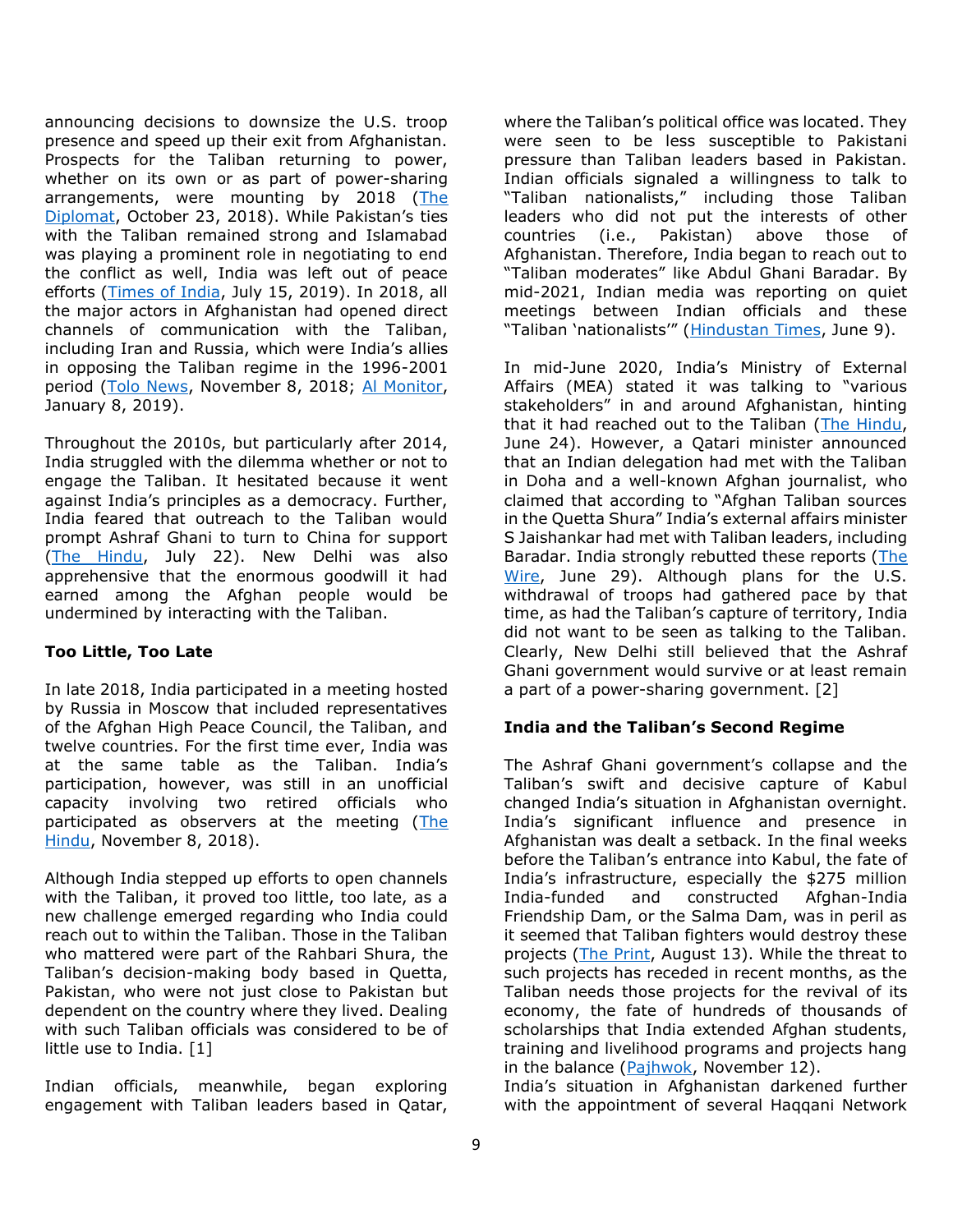leaders in the interim Taliban government. Of all the factions in the Taliban, the Haqqani Network is closest to Pakistan's Inter-Services Intelligence (ISI) and is known to have carried out attacks on Indian nationals, projects, and personnel in Afghanistan. One such attack was the suicide bombing of the Indian embassy in Kabul in 2008 [\(Deccan Herald,](https://www.deccanherald.com/national/india-mum-on-taliban-but-warns-world-about-its-affiliate-haqqani-network-1021477.html) August 19).

In the initial days of Taliban rule, it appeared that, similar to 1996, India would not establish ties with the Taliban regime. After all, unlike other regional powers which kept their embassies in Kabul working, India shut down its Kabul mission despite Taliban requests to keep its embassy open [\(Daily](https://www.dnaindia.com/analysis/column-double-take-india-s-afghan-blunder-taliban-usa-kabul-embassy-2908141)  [News & Analysis,](https://www.dnaindia.com/analysis/column-double-take-india-s-afghan-blunder-taliban-usa-kabul-embassy-2908141) August 27). However, in the months since, the two sides have reached out to each other. On August 31, for instance, the head of the Taliban's political office in Doha, Sher Mohammad Abbas Stanekzai, who has since been appointed Deputy Minister of foreign affairs in the interim government, met India's Ambassador to Qatar, Deepak Mittal, at the Indian Embassy in Doha. Apparently, the meeting, which was the firstever official public contact between the two sides, was "on the request of the Taliban side" ([Indian](https://mea.gov.in/press-releases.htm?dtl/34208/Meeting_in_Doha)  [inistry of External Affairs,](https://mea.gov.in/press-releases.htm?dtl/34208/Meeting_in_Doha) August 31).

In addition, Taliban officials have been reaching out to India to reopen commercial flights between the two countries and facilitate travel for Afghan scholarship students to India [\(The Print,](https://theprint.in/world/what-about-my-future-afghan-students-on-indian-grant-caught-between-taliban-visa-rules/737907/) September 23; [The Wire,](https://thewire.in/diplomacy/taliban-india-official-communication-letter-commercial-flights) September 29). India also has reached out to the Taliban regime in the name of guaranteeing the safety of Indian nationals in Afghanistan. "We are in touch with all concerned," the MEA told journalists in New Delhi with regard to the kidnapping of a businessman of Indian origin in Kabul [\(Deccan Herald,](https://thewire.in/diplomacy/taliban-india-official-communication-letter-commercial-flights) September 17),

It is increasingly evident that the two sides are keen to deepen engagement. In October, Indian diplomats further met with Taliban Deputy Prime Minister Abdul Salam Hanafi at the "Moscow Format Consultations" hosted by Russia. The consultation recognized the "new reality" in Afghanistan. The Indian and Afghan delegations also talked directly to each other in a closed door meeting on the sidelines of the consultations, where India expressed interest in providing humanitarian aid to Afghanistan [\(The Hindu,](https://www.thehindu.com/news/national/indian-team-meets-taliban-deputy-pm/article37100494.ece) October 21).

With the Pakistan government agreeing, on the Taliban regime's request, to allow India to send wheat and medical aid overland to Afghanistan via Pakistan, India is poised to resume its support to the Afghan people [\(Dawn,](https://www.dawn.com/news/1661930) December 4, 2021). This will, no doubt, increase Indian interaction with Taliban officials. There are reports also that India is considering reopening its embassy in Kabul [\(The](https://www.thehindu.com/news/national/india-mulling-options-over-re-opening-mission-in-afghanistan/article37781058.ece)  [Hindu,](https://www.thehindu.com/news/national/india-mulling-options-over-re-opening-mission-in-afghanistan/article37781058.ece) December 1). However, India is still a long way from recognizing the Taliban regime, and has stressed the need for the Taliban to set up an inclusive government. It is likely that India will recognize the Taliban regime only after other countries do so.

#### **The Pakistan Factor**

Several factors will determine the future of India-Taliban relations. For India, it is important that the Taliban does not support anti-India terrorist groups. The Taliban has sent out mixed signals in this regard. In an interview, Taliban leader Anas Haqqani stated, "Kashmir is not part of our jurisdiction and interference is against our policy" [\(News18,](https://www.news18.com/news/world/exclusive-talibans-anas-haqqani-says-wont-interfere-in-kashmir-clarifies-pakistan-connection-4150346.html) September 1). In another interview with a Pakistan-based channel, Taliban spokesman, Zabihullah Mujahid, also urged Pakistan and India to sit together to resolve all issues [\(ARY News,](https://arynews.tv/taliban-see-pakistan-as-second-home-says-spox-zabihullah-mujahid/) August 26). However, the Taliban spokesman also told the BBC's Hindi service that as Muslims, the Taliban "have a right to raise our voice for Muslims in Kashmir, India or any other country" ([BBC News,](https://www.bbc.com/news/world-asia-india-58419719) September 3). Should the Taliban's dependence on Pakistan continue, factions like the Haqqani Network could continue to further Pakistan's agenda in India.

If in the past, India's dilemma was whether or not to engage the Taliban, today that has changed. India is keen to engage the Taliban regime; its significant interests in Afghanistan and its ambitions in Central Asia necessitate such engagement. New Delhi's main dilemma in Afghanistan today is how to regain influence in the war-ravaged country in the face of China and Pakistan's mounting influence. India will need to build a relationship with the Taliban regime that is not subject to Pakistan's veto. The power that Pakistan wields over India's ties with Afghanistan was demonstrated during negotiations between officials over allowing Indian humanitarian aid to cross Pakistani soil to Afghanistan [\(India](https://www.indiatoday.in/india/story/pakistan-puts-transit-conditions-indian-aid-afghanistan-1882482-2021-11-30)  [Today,](https://www.indiatoday.in/india/story/pakistan-puts-transit-conditions-indian-aid-afghanistan-1882482-2021-11-30) November 30).